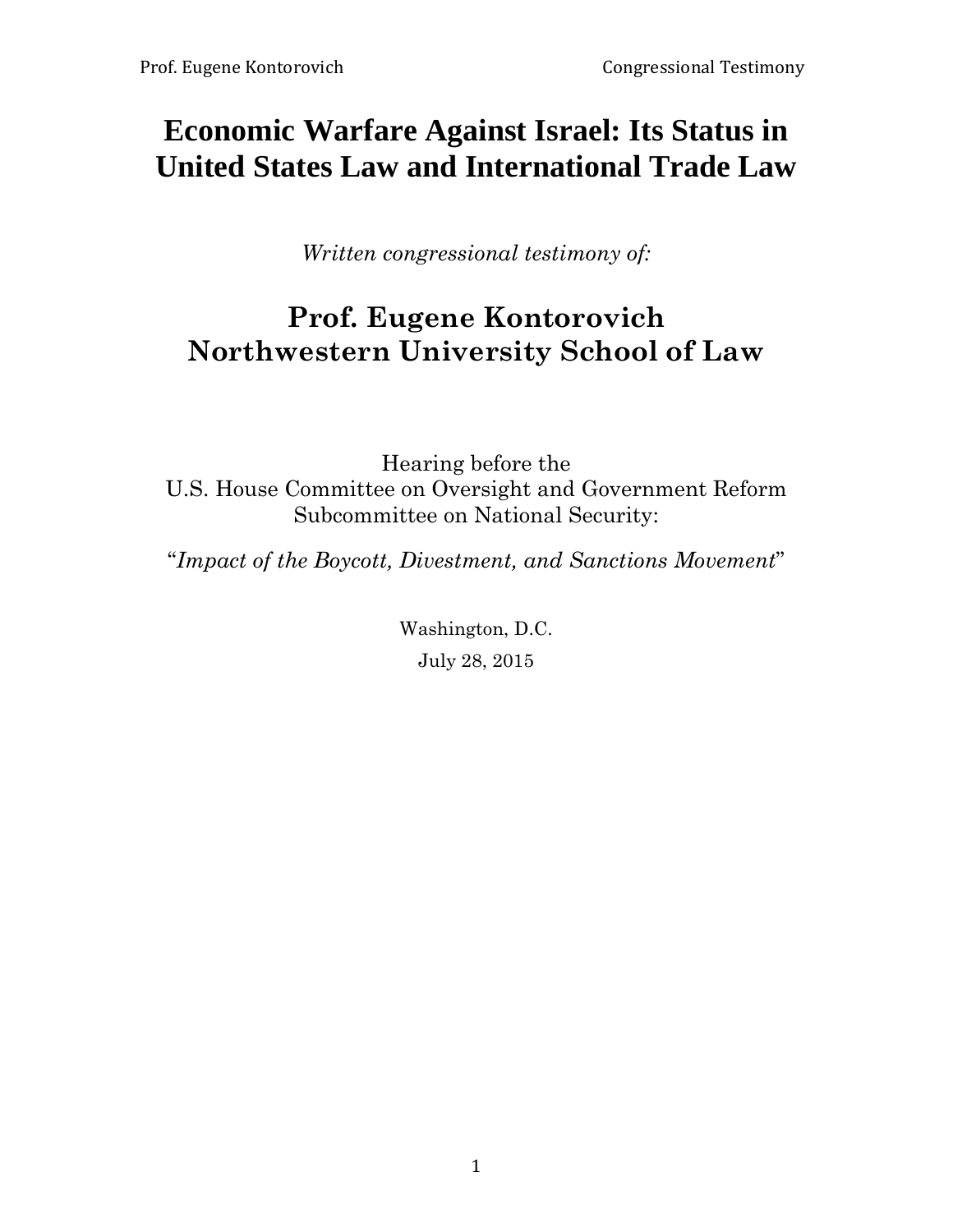Chairman DeSantis, Ranking Member Lynch, and honorable members of the Subcommittee, thank you for inviting me testify about the program of economic warfare against Israel, and its implications for U.S. and international trade law. I am a professor at Northwestern University School of Law, specializing in constitutional and international law. My writings about the legal aspects of the Arab-Israeli conflict have been published in numerous leading academic journals. In particular, I have extensively researched and published about the legal aspects of boycotts against Israel. I have also advised on the drafting of anti-boycott laws in South Carolina and other states.

I will first briefly sketch the background of economic warfare campaigns against Israel. Then I will discuss U.S. law and policy in response to such boycotts. In particular, I will show that U.S. policy has consistently opposed boycotts of all Israeli entities and individuals, regardless of the political status of their location. Next, I will show that there is no basis for the argument that international law supports at least some kinds of boycotts of Israel. Finally, I will turn to the most dangerous kind of boycotts and sanctions – those implemented by countries. Such measures – including some pending in the European Commission – themselves violate international trade law. Finally, I conclude by outlining how several current measures before Congress strengthen and modernize the U.S.'s longstanding anti-boycott, pro-trade policy.

# **Background on Economic Warfare Against Israel**

Israel has been subject to an organized campaign of economic warfare since its inception. Efforts to boycott Israel and to force companies around the world to break off relations with it were centerpieces of the Arab League's strategy against Israel since  $1948$ <sup>1</sup> Dating back to the 1960s, Congress has consistently opposed such "economic warfare" against "countries friendly to the United States." Arguments that such boycotts were not fundamentally anti-Semitic, but rather merely protesting Israeli injustices – which of course is what the Arab League saw itself as doing – have never been taken seriously by Congress.

Starting in the late 1990s and early 2000s, Arab countries significantly relaxed, and often abandoned enforcement of the boycott. Today, the Arab states are no longer the main belligerents in the campaign of economic warfare against Israel, in part because of successful U.S. pressure, and in part because of a growing desire for normalized trade relations with Israel. $^2$  While this development should be applauded as a step towards peace in the region, others have taken up the baton.

The most visible modern incarnation of the boycott movement can be traced to the UNESCO-sponsored Durban Conference in 2001.<sup>3</sup> A forum of NGOs at the meeting  $$ which the United States refused to participate in because of its manifestly anti-Semitic

<sup>&</sup>lt;sup>1</sup> See Andreas F. Lowenfeld, 3 Trade Controls for Political Ends 313-15 (Matthew Bender 2d ed 1983).

 $2^2$  See Martin A. Weiss, "Arab League Boycott of Israel," Congressional Research Service, pp. 2-3. [https://www.fas.org/sgp/crs/mideast/RL33961.pdf.](https://www.fas.org/sgp/crs/mideast/RL33961.pdf)

<sup>&</sup>lt;sup>3</sup> World Conference Against Racism, NGO Forum Declaration at Durban, 3 September 2001, Articles 425-426, http://www.i-p-o.org/racism-ngo-decl.htm.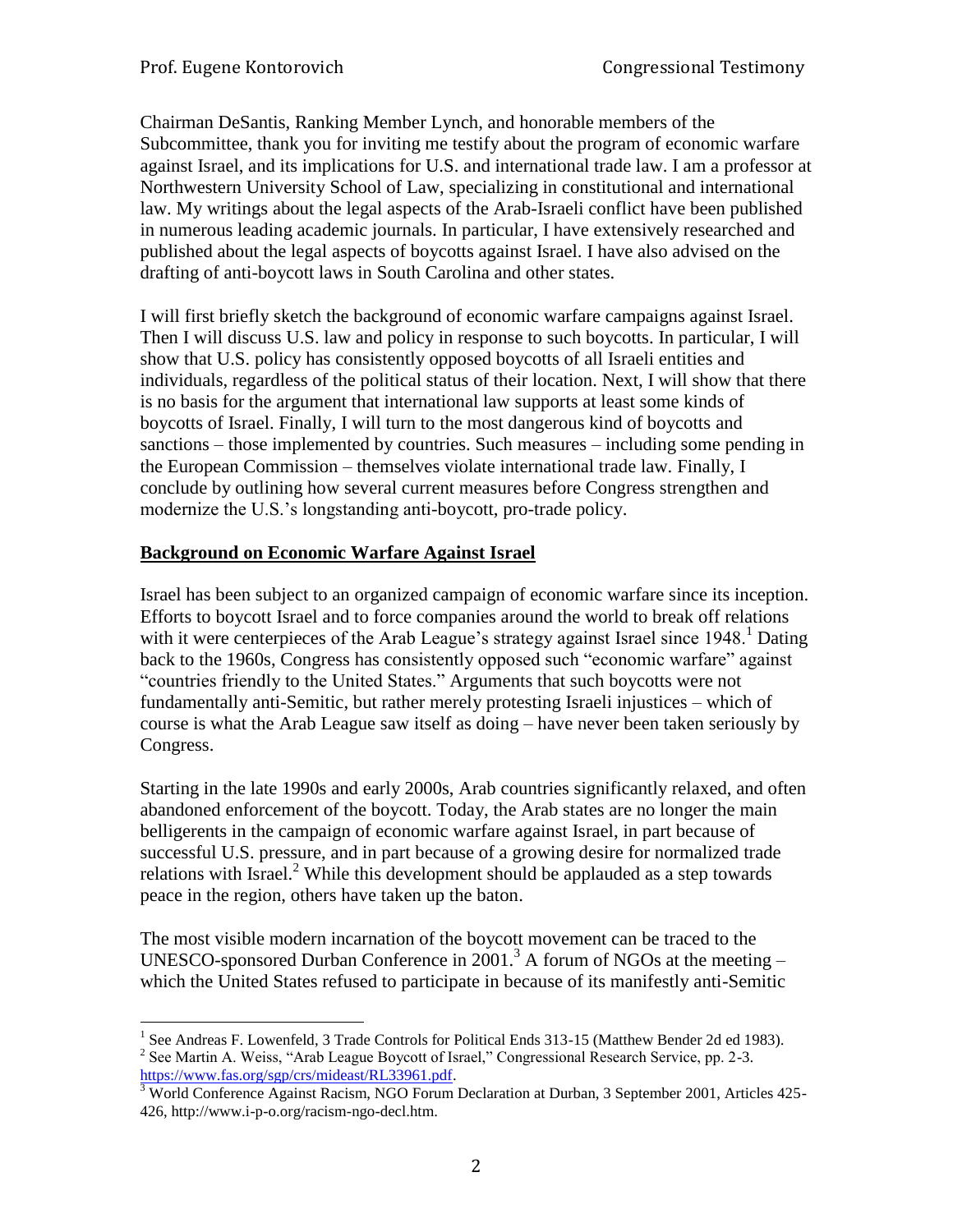nature – prepared a new strategy for continuing the economic warfare against Israel.<sup>4</sup> Instead of the Arab League taking the lead in pushing companies to boycott Israel, NGOs would assume this role. Thus the so-called "Boycott, Divestment, and Sanctions" campaign is not some grass-roots effort initiated by "Palestinian civil society" in 2005, but a well organized campaign, backed by U.N. agencies and often funded by European governments, that picks up where the Arab League boycott left off.<sup>5</sup>

It makes no difference that the boycotts targeted by earlier laws were promulgated by countries, and the current round is promoted by private groups (which are often funded by governments). This is simply the economic parallel of the move from traditional state vs. state warfare to warfare through guerilla and other unorganized groups. Indeed, the same groups behind "BDS" lobby the European Union and other governmental actors to impose sanctions on Israel – BDS and European measures are deeply intertwined. 6 Crucially, the 1970s boycott laws, like the laws recently passed in South Carolina and Illinois, addressed private companies' adherence to boycotts of Israel, regardless of the motive of the boycott proponents or participants.

Yet current boycott efforts are not solely the provenance of private groups. The European Commission is reportedly promulgating sanctions of its own against Israeli products. When such measures are backed by government authority, they are far more threatening than private boycott campaigns.

# **U.S. Policy on Boycotts of Israeli Entities**

The U.S. has long opposed any and all boycotts of Israeli entities. Indeed, laws passed in the 1970s make it a criminal offense for companies to participate in the boycott organized by the Arab League. Unfortunately, new moves to impose discriminatory sanctions on Israel are being planned by the European Union, as will be discussed below. In response to this, provisions of the recently enacted Trade Promotion Authority instruct the Executive Branch to adopt as part of its trade negotiation policy the goal of "discourag[ing] politically motivated actions to boycott, divest from, or sanction Israel"

 $\overline{a}$ <sup>4</sup> Rep. Tom Lantos, "The Durban Debacle: An Insider's View of the UN World Conference Against Racism," FLETCHER FORUM ON WORLD AFFAIRS VOLUME 26:1 Winter/Spring 2002, pp. 1-2.

<sup>&</sup>lt;sup>5</sup> It is not clear how "civil society" in any meaningful sense can exist in a non-free, non-liberal regime like that in the Palestinian Authority. For additional discussion of the history of the BDS movement, see Gerald M. Steinberg, *From Durban To The Goldstone Report: The Centrality Of Human Rights Ngos In The Political Dimension Of The Arab-Israeli Conflict*, ISRAEL AFFAIRS, 18:3, 2012.

 $6$  For example, the BDS group Al Haq (one of the participants in the 2001 Durban conference) in a 2013 paper called on the EU and UN bodies to boycott Israeli produce. Defence for Children International - Palestine Section, was a signatory to 2005 BDS call. It has petitioned "the international community as a whole," to "enforce<sup>[]</sup> sanctions against Israel until such time as ends the siege of Gaza and the occupation of the occupied Palestinian territories." The watch-dog group NGO Monitor has documented many more such connections.

<sup>7</sup> *See* Barak Ravid, *Ireland Looks to Advance E.U. Ban on West Bank Settlement Products*, HAARETZ, Nov. 9, 2012, *available at* http://www.haaretz.com/blogs/diplomania/ ireland-looks-to-advance-E.U.-ban-on-west-bank-settlementproducts-1.476425.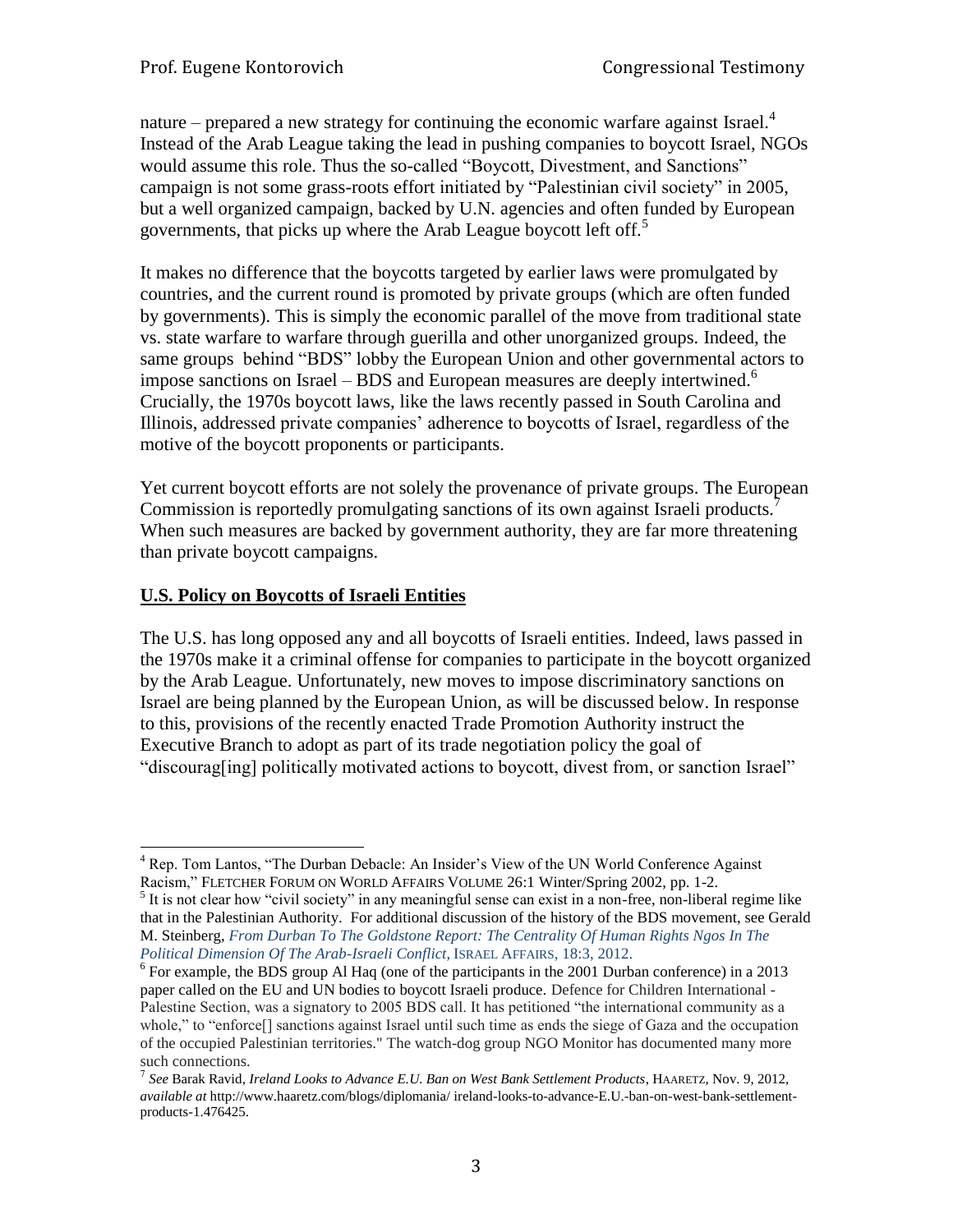by foreign countries.<sup>8</sup> This measure was unanimously adopted in Congress when introduced as an amendment by Rep. Peter Roskam.<sup>9</sup>

Additional important federal legislation along these lines is still pending. Another part of the Roskam Amendment, now in the Customs Reauthorization bill that is in conference, would further improve the anti-boycott legislation in various ways, including requiring the Executive to report on boycott activities. It also would protect U.S. firms and individuals from suits in foreign courts, based on entirely invented rules of international law that seek to make areas under Israeli jurisdiction off-limits for business.

Recently, states have begun to take action as well. South Carolina has passed a law restricting contracting with companies that boycott countries with open trade relations with the U.S., while Illinois prevents its state pension funds from investing in companies that boycott Israel.<sup>10</sup> In both states, the laws were passed unanimously, in a bipartisan effort. Numerous other states are currently considering such laws. States that have passed such laws regard boycotts against Israel as discriminatory, and do not wish to subsidize discrimination. Moreover, the states understand that politically-motivated boycotts are bad business, and that companies implementing such policies can expect do so at a cost to their performance.

Finally, these laws provide important protection to companies from being targeted by boycotts. The companies targeted by boycott campaigns do not ones that oppose doing business in Israel – to the contrary, they are precisely targeted because they already do business there. Boycott proponents seek to pressure these companies, often with disruptive and illegal activity such as trespassing, to undo their considered business decisions. The state contracting and investment laws provide a protection to companies facing such campaigns: they can reply that they are complying with an existing regulatory regime.

Another provision of the pending Roskam Amendment specifically encourages such state legislation, and such Congressional action would be very important in helping states to avoid becoming parties to discriminatory and unsound business practices. Finally, H.R.

http://www.gpo.gov/fdsys/pkg/BILLS-114hr2146enr/pdf/BILLS-114hr2146enr.pdf

9 For a discussion of the passage of and reaction to this provision, see Eugene Kontorovich,, *The State Department's Response to Israel Boycott Law – a line-item veto for trade legislation?*, WASHINGTON POST: VOLOKH CONSPIRACY, July 10, 2015 available at https://www.washingtonpost.com/news/volokhconspiracy/wp/2015/07/10/the-state-departments-response-to-israel-boycott-law-a-line-item-veto-for-tradelegislation/.

<sup>10</sup> See Eugene Kontorovich*, Illinois passes History anti-BDS Bill, as Congress mulls similar moves*, WASHINGTON POST: VOLOKH CONSPIRACY BLOG, May 18, 2015 available at [https://www.washingtonpost.com/news/volokh-conspiracy/wp/2015/05/18/illinois-passes-historic-anti-bds](https://www.washingtonpost.com/news/volokh-conspiracy/wp/2015/05/18/illinois-passes-historic-anti-bds-bill-as-congress-mulls-similar-moves/)[bill-as-congress-mulls-similar-moves/.](https://www.washingtonpost.com/news/volokh-conspiracy/wp/2015/05/18/illinois-passes-historic-anti-bds-bill-as-congress-mulls-similar-moves/)

 $\overline{a}$  $8$  An Act to amend the Internal Revenue Code of 1986 to allow Federal law enforcement officers, firefighters, and air traffic controllers to make penalty-free withdrawals from governmental plans after age 50, and for other purposes., H. Res. 2146, 114th Cong., 1st sess. (January 6, 2015): H1.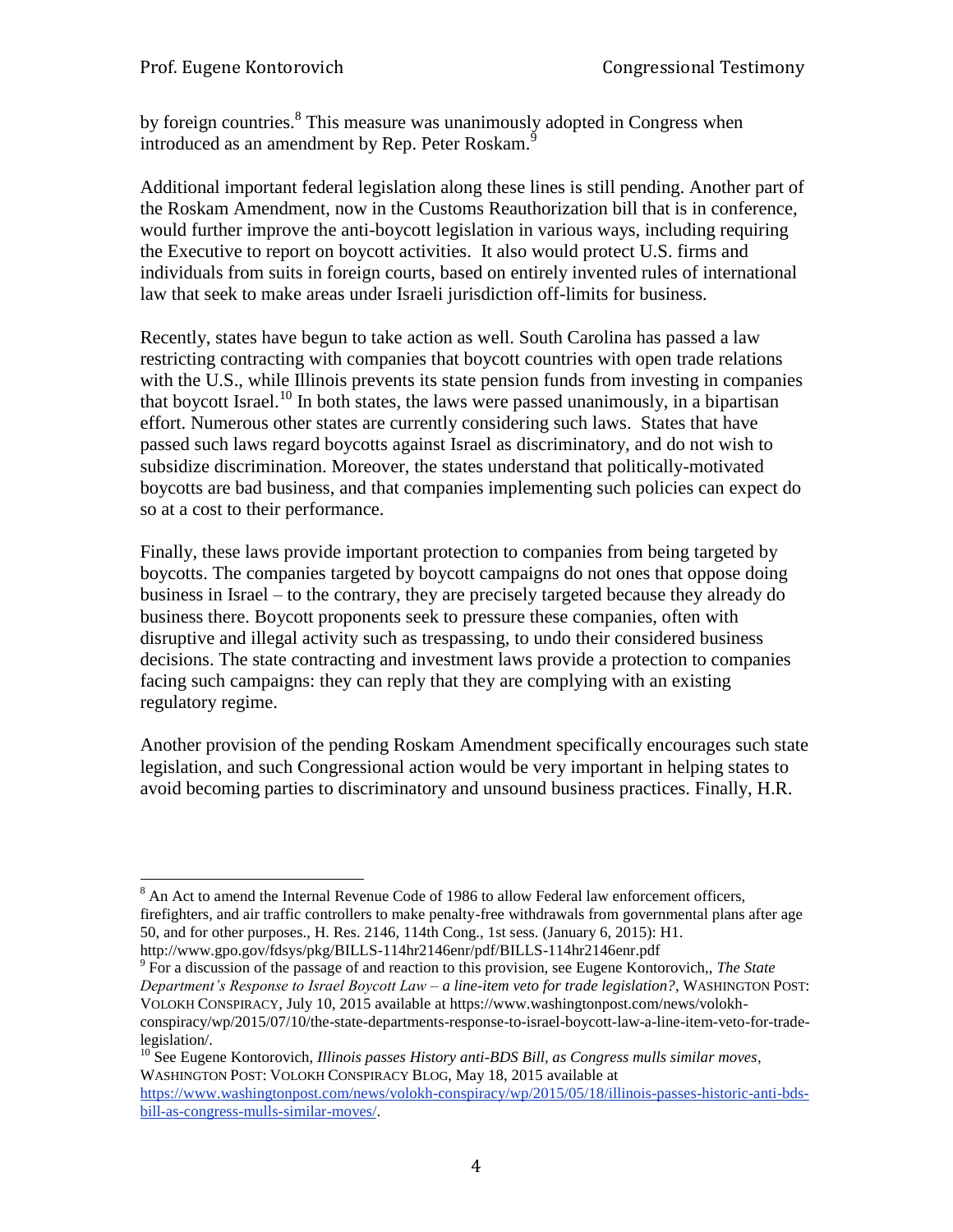1572, introduced in March by Rep. Doug Lamborn, would restrict federal contracts to companies that boycott Israel. $^{11}$ 

It is important to note that none of the current laws ban or otherwise prohibit boycotting Israel. They simply refuse to make the government a partner to such activity on the grounds that it weakens an important trading partner, is a bad business decision, and often disguises national or religious discrimination. Companies are free to boycott Israel, but not on the government's dime. Moreover, none of these laws in any way ban or restrict calls for or activism promoting boycotts of Israel, and thus raise no First Amendment issues. $^{12}$ 

#### **The Scope of Anti-boycott laws**

 $\overline{a}$ 

Nonetheless, some have objected to these recent federal and state laws on the grounds that they do not exclude Israeli companies based in, or with operations in, Jerusalem, the West Bank, and the Golan Heights.

These critics are wrong. Applying U.S. trade and anti-boycott laws to these areas is entirely consistent with U.S. practice and policy, and with international law. Excluding any areas would represent a reversal in fifty years of U.S. legislation, and also introduce massive uncertainty and indeterminacy in the application of these laws.

The question of international trade and economic policy is separate from questions of sovereignty and diplomacy, both as a matter of international law and practice, and U.S policy. The U.S. has a long-standing policy of extending Israeli national treatment to Israeli products in disputed territories, while not recognizing Israeli claims of sovereignty over the areas.<sup>13</sup> The U.S.-Israel FTA accords the same treatment to products from all areas under Israeli jurisdiction, including those areas beyond the so-called "Green Line" – colloquially called "settlements." The U.S. approach is in keeping with practice of our allies and trade partners. For example, the Canada-Israel FTA specifically applies "with respect to Israel the territory where its customs laws are applied," thus incorporating the territories.<sup>14</sup> There is no basis for thinking U.S. trade laws, and protections for trade partners, need to be any more limited.

 $11$  A bill to require certifications by prospective contractors with the United States Government that they are not boycotting persons, and for other purposes., H. Res. 1572, 114th Cong., 1st sess. (March 24, 2015): H1. https://www.congress.gov/bill/114th-congress/house-

bill/1572/text?q=%7B%22search%22%3A%5B%22boycott+our+enemies%22%5D%7D

<sup>12</sup> For an extended treatment of the First Amendment issues involved, see Eugene Kontorovich, *Can States Fund BDS?*, TABLET MAGAZINE (July 13, 2015). [http://www.tabletmag.com/jewish-news-and](http://www.tabletmag.com/jewish-news-and-politics/192110/can-states-fund-bds)[politics/192110/can-states-fund-bds](http://www.tabletmag.com/jewish-news-and-politics/192110/can-states-fund-bds)

<sup>&</sup>lt;sup>13</sup> United States-Israel Free Trade Area Implementation Act; Designation of Qualifying Industrial Zones, a Notice by the Trade Representative, Office of the United States 11/16/2005, available at [https://www.federalregister.gov/articles/2005/11/16/05-22750/united-states-israel-free-trade-area](https://www.federalregister.gov/articles/2005/11/16/05-22750/united-states-israel-free-trade-area-implementation-act-designation-of-qualifying-industrial-zone)[implementation-act-designation-of-qualifying-industrial-zones](https://www.federalregister.gov/articles/2005/11/16/05-22750/united-states-israel-free-trade-area-implementation-act-designation-of-qualifying-industrial-zone) As the proclamation by President Cliknton makes clear, the U.S. treats Israeli products in the West Bank as "articles of Israel". See Presidential Proclamation 6955 of November 13, 1996 [\(61 FR 58761\)](https://www.federalregister.gov/citation/61-FR-58761), par. 6-7, available at <http://www.gpo.gov/fdsys/pkg/FR-1996-11-18/pdf/96-29613.pdf>

<sup>&</sup>lt;sup>14</sup> Canada-Israel Free Trade Agreement, Art. 1.4.:1(b) (1997).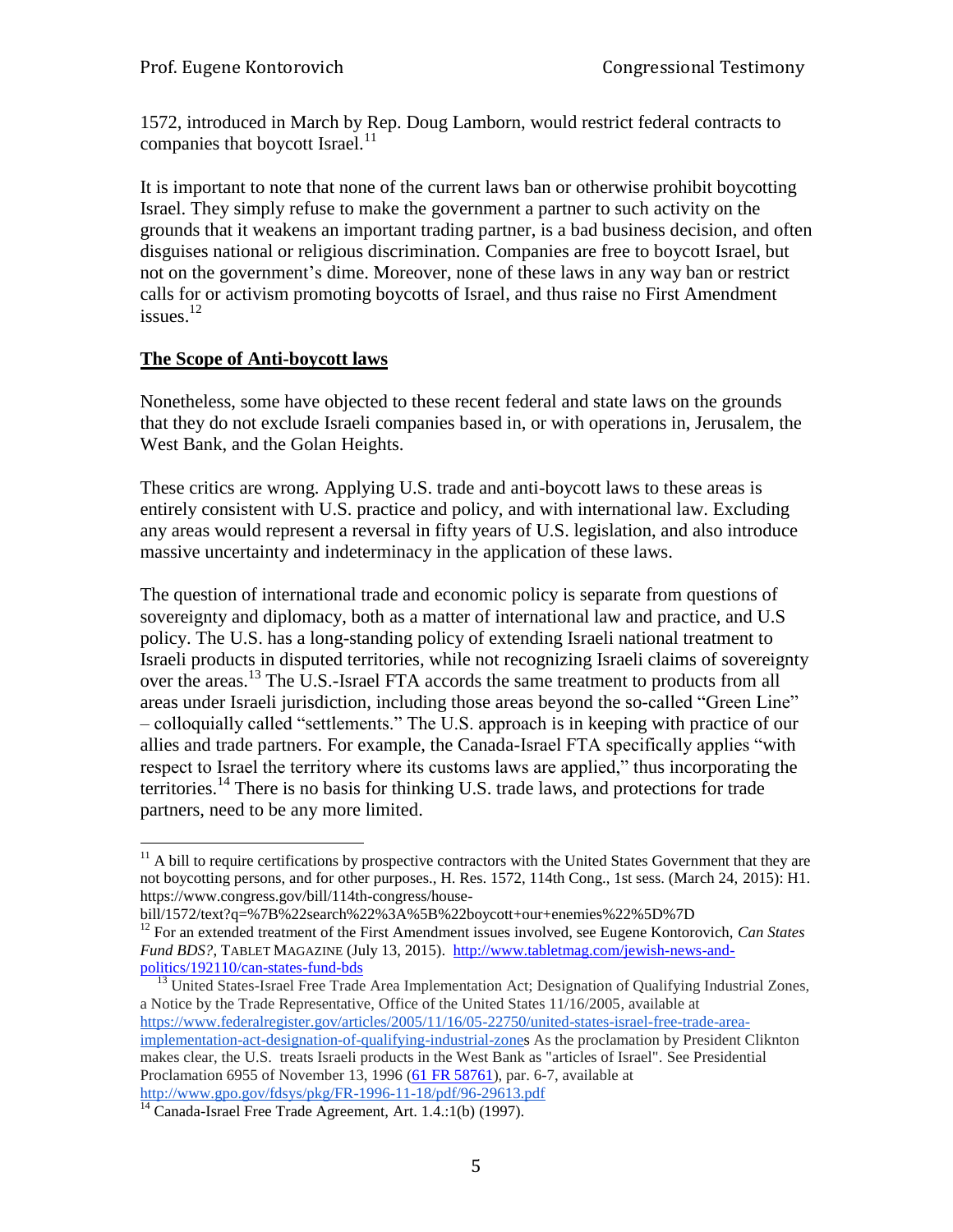Similarly, the 1977 Anti-Boycott Amendments to the Export Administration Act do not apply merely to Israeli companies in what the U.S. may regard as sovereign Israeli territory, but also punish boycotts directed at Israeli "nationals" or with any "business concern organized under the laws" of Israel.<sup>15</sup>

Some supporters of Israel boycotts argue that they merely disagree with Israeli government policy regarding the disputed territories (though the leaders of the movement make clear their objection is to the existence of the Jewish State). But such objections were also held by those who wanted to comply with prior boycotts of Israel. The Arab League opposed Israel's presence in Judea and Samaria as vigorously as today's boycotters, but this did not stop Congress from passing criminal sanctions against compliance with the boycott. In signing the 1977 anti-boycott law, Pres. Carter observed that "the issue goes to the very heart of free trade among nations," and that the boycotts were in fact "divisive" measures aimed particularly at Jews. No one protested that the law would apply to boycotts of companies in disputed areas.

Some have inaccurately suggested that such laws "would treat Israel's West Bank settlements as a part of Israel."<sup>16</sup> In fact, the opposite is true. The TPA provision, for example, refers separately to "the State of Israel" and "territories under its jurisdiction." Such language *distinguishes* between them – if anything, the two separate phrases indicate that such territories are not part of the State of Israel. And there can be no objection to having simply the same substantive rules apply to Israel and the territories, a policy that has been followed by the U.S. in the trade context for decades, and explicitly adopted by Pres. Clinton under the U.S.-Israel Free Trade Implementation Act.

The provisions that have been enacted or are under consideration are thus quite different from the passport provision recently held unconstitutional by the Supreme Court in *Zivotofsky v. Kerry*. There, a passport law was challenged for referring to "Jerusalem" as being in "Israel," against the Executive's view of the matter. Such a passport designation would assimilate Jerusalem to Israel and amount to an act of recognition, the administration argued. Here, the "territories" are not being referred to as part of Israel, or any other country. Nothing in *Zivotofsky* suggests presidential exclusivity in recognition requires substantively different trade laws to apply to non-recognized territory. By that astounding reasoning, Congress would not be allowed to legislate the same visa procedures for Israelis in Tel Aviv as those in Jerusalem. Indeed, in oral arguments in the *Zivotofsky* case, the Solicitor General conceded Congress's preeminence in trade legislation, even when it contradicts Executive foreign policy.

More generally, there is no principle that Congress cannot legislate with respect to

 $\overline{a}$  $15$  50 App. U.S.C.A. § 2407(a)(1)(A)

<sup>&</sup>lt;sup>16</sup> Matt Duss, American Law And Boycotting Israel, Letter to the Wall Street Journal (June 2, 2015) [http://www.wsj.com/articles/american-law-and-boycotting-israel-1433189049;](http://www.wsj.com/articles/american-law-and-boycotting-israel-1433189049) see also Melissa Apter, *Anti-BDS Section of Trade Bill in Danger of Non-Enforcement, Jewish Exponent* (July 7, 2015) http://www.jewishexponent.com/headlines/2015/07/anti-bds-section-of-trade-bill-in-danger-of-nonenforcement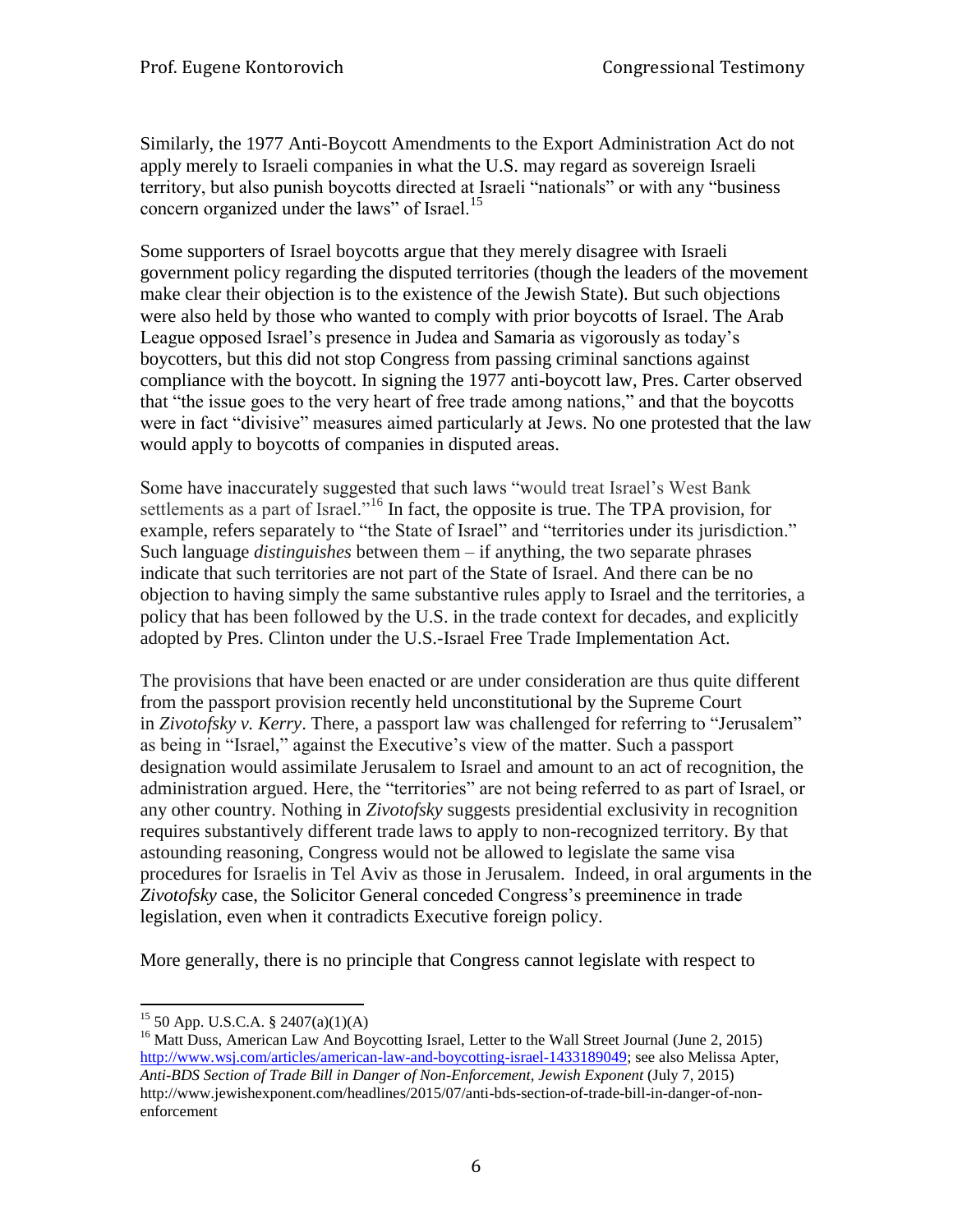territory under the *de facto* control or military occupation of another country. For example, in 2014 the United States explicitly authorized foreign aid to Morocco to be spent in Western Sahara. The Consolidated Appropriations Act of 2014 states that funds "that are available for assistance for Morocco should also be available for assistance for the territory of the Western Sahara," and "Western Sahara" is listed in the annual foreign aid legislation as a subheading specifying where funds supporting Morocco may be spent." While the policy of the U.S. does not recognize Moroccan sovereignty over Western Sahara, no one has suggested that this law undermines that policy, or "conflates" Moroccan settlements in territory with Morocco itself.<sup>17</sup> I would suggest that a similar clarification regarding the spending of funds allocated to Israel would be welcome and benign.

Moreover, while several U.S. Administrations have opposed increases in the Jewish population of the territories ("settlement growth") none has ever opposed business activity by Israelis in these areas. None has ever suggested that businesses in these areas, including activity by U.S. companies, should be choked off. Indeed, such boycott action seeks to impose a particular solution to the conflict, outside of negotiations by the parties. Thus boycotts contradict longstanding U.S. policy of a negotiated solution.

One can have settlements without business activity and business activity without settlements. For example, most people living in the West Bank make their living inside the Green Line. These are not remote colonies, but places literally next door to established Israel economic centers. And one can have business activity without settlements — many Israel factories employ local Palestinians, or even Israelis residing inside the Green Line. Indeed, for these reasons the United Kingdom Supreme Court just last year held that Israeli factories in the West Bank are separate from, and do not cause settlements.<sup>18</sup> Only a radical redefinition of settlements as meaning "Jews having any kind of physical or constructive activity" would cover this. And that would go far beyond any policy the U.S. has ever considered.

Finally, this is not just about so-called "settlements" in the West Bank – it is also about Western Jerusalem and the Golan Heights. The position of the Executive regarding Jerusalem requires Congress to make clear that its legislation regarding Israel extends to "territories under its jurisdiction." The current Administration, like its predecessors, insists that even western Jerusalem is simply not located in the State of Israel. The President has used this as an excuse not to apply legislation designating "Israel" as the place of birth for American citizens born in the capital city. Thus if Congress wants proper foreign trade or any legislation within its enumerated powers that may relate to Israel to apply in the country's capital, it must language like "territories under its jurisdiction," which makes no claims about sovereignty, but only designates the intended

 $\overline{\phantom{a}}$  $17$  Pub. L. No. 113-76, § 7041(h), 128 Stat. 5, 522. This was in keeping with Congress's intent that "funds provided . . . for Morocco may be used in regions and territories administered by Morocco." Alexis Arieff, Cong. Research Serv.*, Morocco: Current Issues* 16 (2013), *available at* [http://fas.org/sgp/crs/row/RS21579.pdf.](http://fas.org/sgp/crs/row/RS21579.pdf)

<sup>&</sup>lt;sup>18</sup> See Richardson and other (Appellants) v Director of Public Prosecutions, [2014] UKSC 8 (Eng.).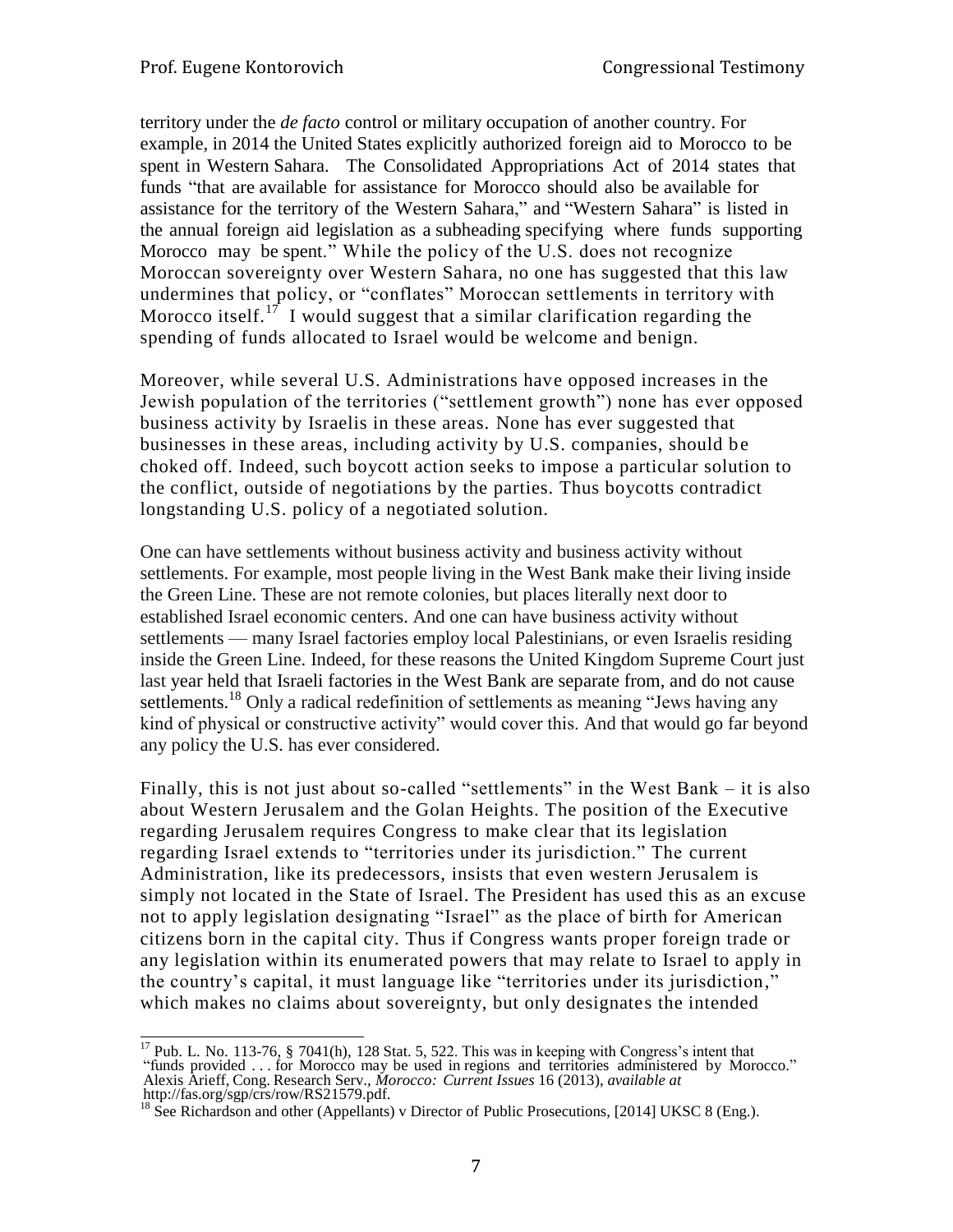territorial application of valid laws. Without such language, even western Jerusalem might not be covered by such laws, based on the Executive's position about the status of Jerusalem.

Moreover, the Oslo Accords explicitly confirm Israeli civilian jurisdiction in the areas of Israeli civilian communities, pending a final settlement. This naturally includes the ability to do business. As sponsor and official witness of the Oslo Agreements, the U.S. has a responsibility to protect Israel from actions that would undermine its rights under that instrument.

Finally, language referring to "territories under Israel's jurisdiction" is necessary to apply these laws to the Golan Heights. There is no sensible reason for restricting business activity in this area. The Golan Heights is not part of any "two-state solution" for such activity to allegedly threaten. And since the goal of such boycotts is to drive Israel out of the Golan Heights, they can only contribute to the current mass violence and anarchy ripping through the region.

# **The Argument that Boycotts of Israel are Justified or Required by International law**

A major contention of the economic campaign against Israel is that its control over the Golan Heights and parts of the West Bank violates international law and that it is also illegal for Jews to live in these areas (the claim of "illegal settlements"). As a result of this alleged illegality, they further claim that it is illegal for Israel to conduct business in these areas, and that third parties have a duty to boycott such illegal businesses.

Even assuming, for the sake of argument, that Israel has no claim to these territories, these contentions have absolutely no basis in binding international law. They contradict fifty years of state practice, the opinions of all courts to have ruled on the issue, and all relevant treaties. The evidence for this is overwhelming, as I survey at length in a newly published article in the Columbia Journal of Transnational Law, *Economic Dealings With Occupied Territories.<sup>19</sup>* The evidence that such activity is legal is overwhelming, and only some broad points can be mentioned here.

First, there is state practice. U.S. companies, like those of countries around the world, have long been active in occupied territories like Western Sahara (Morocco) and Northern Cyprus (Turkey), without any objections from the State Department, or any calls for boycotts. The United States occupied West Berlin until 1990, in a situation that at the time seemed of indefinite duration. No one raised an eyebrow when Burger King opened a branch in the American Zone.

The United States does not recognize the legitimacy of the Turkish presence in Northern Cyprus, which has occupied the area since invading it in 1974 and populated it with tens of thousands of settlers. Yet this has never been thought to be a barrier to companies

 $\overline{a}$ <sup>19</sup> Eugene Kontorovich, *Economic Dealings With Occupied Territories*, 53 COLUMBIA JOURNAL TRANSNATIONAL LAW 584 (2015), available at http://jtl.columbia.edu/economic-dealings-with-occupiedterritories/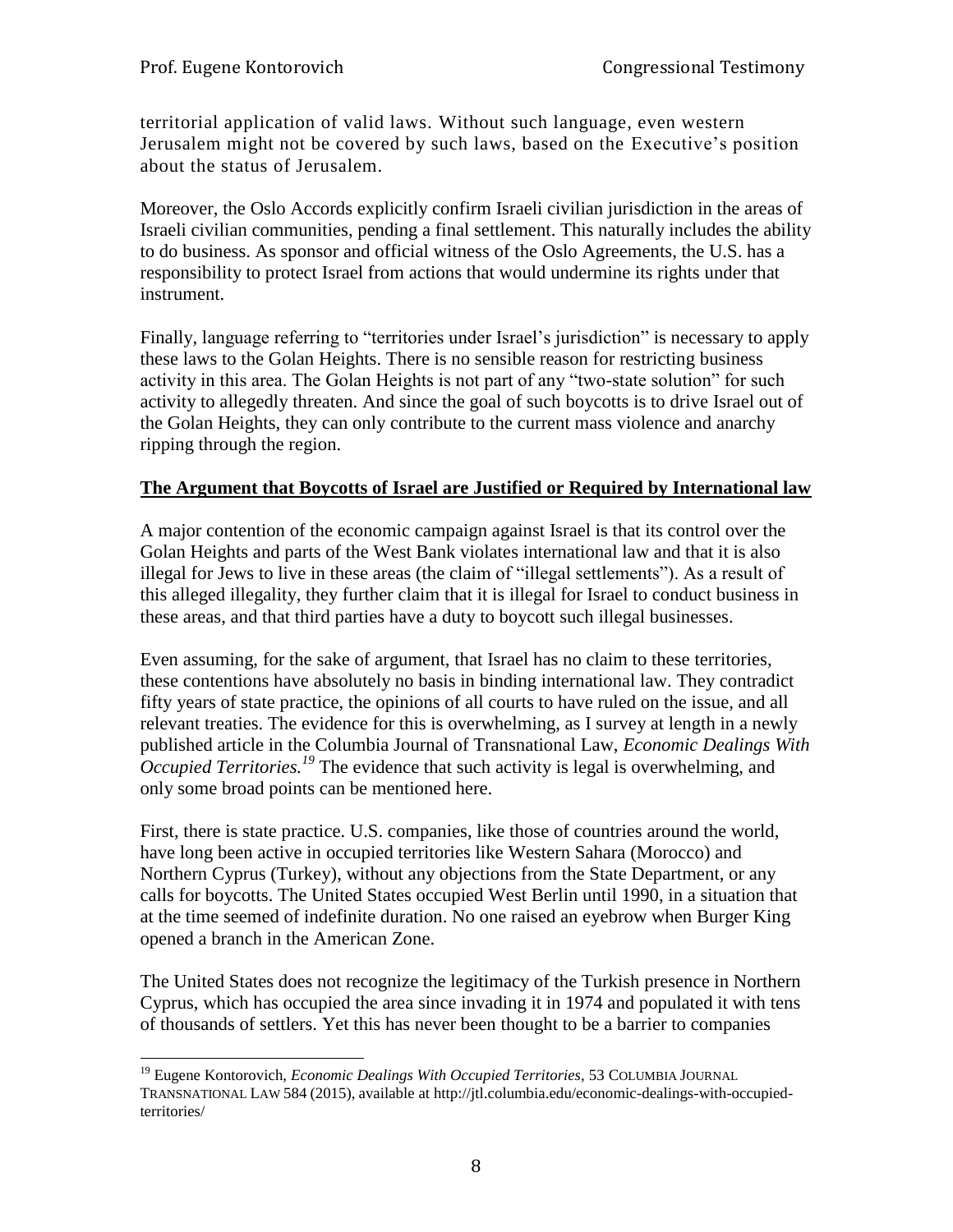l

doing business there. Firms with visible street-level retail presences in the territory include banks such as HSBC and food franchises, such as Johnny Rockets, Kentucky Fried Chicken, and Domino's Pizza, which opened just last year. Indeed, the U.S. State Department encourages and advises American firms on how to develop business opportunities in the territory.<sup>20</sup> None of this is thought to contradict U.S. policy of calling for unitary Cypriot sovereignty over the Island.

In the international arena, the Fourth Geneva Convention explicitly countenances business in occupied territory, and the employment of people residing there in factories and other businesses. $^{21}$  In 2000, the Deputy Secretary General of the U.N. was asked for a legal opinion on oil exploration by a U.S. and French company in Moroccan-occupied Western Sahara. His opinion surveyed existing international law and concluded that there is no prohibition on doing business in such occupied territories, even against the objections of the occupied people. The same position was recently adopted by the Legal Adviser to the European Parliament. And just last year, the United Kingdom Supreme Court and a French appeals court ruled that companies do not violate international law by doing business in Israeli-controlled territory in the West Bank. There are simply no cases to the contrary.

To put it simply, occupation is not uncommon. Leaving aside the question of whether occupation accurately describes the status of Israel's presence in the territories, the economic warfare directed at it is unique.

Thus attempts to carve out an area of "safe" boycotts of Jewish economic activity in certain areas have no relationship with U.S. policy or international law. They also undermine any possible basis for a viable Palestinian state. Especially with the collapse of so many surrounding Arab states, it is clear that economic viability for a Palestinian entity depends on close ties and extensive trade with Israel. But if any such commerce is prevented from developing – if these areas are forcibly cut off from ties with the Israeli economy, any future Palestinian state will be born an economic orphan. Indeed, the international law of occupation specifically *requires* an occupying power to engage in economic activities in the territories it controls. Indeed, boycott proponent's indifference to their plans' massive negative effects on the livelihoods of Palestinians reveals that the real purpose is to hurt Israel, not to help Palestinians.

<sup>20</sup> See U.S. & Foreign Commercial Service, U.S. Dep't Of Comm. & U.S. Dep't Of State, *Doing Business In Cyprus: 2014 Country Commercial Guide For U.S. Companies,* available at

http://photos.state.gov/libraries/cyprus/788/pdfs/CCG2014final.pdf. Other U.S. companies retail business with a presence in northern Cyprus including apparel stores like Adidas and U.S. Polo Association, and other franchises such as Western Union, Orkin Pest Control, and GNC vitamin stores. Some of this information was provided by a fact-finding visit to Northern Cyprus by my research assistant, Wilson Shirley. Photographic documentation on file with the author.

<sup>&</sup>lt;sup>21</sup> The Fourth Geneva Convention of 1949 countenances contracts between the occupying power and the occupied population. *See* Geneva Convention Relative to the Protection of Civilian Persons in Time of War art. 52, **¶** 1, Aug. 12, 1949, 6 U.S.T. 3516, 75 U.N.T.S. 287. The only prohibited economic measures suggested by the Geneva Conventions are those aimed at "creating unemployment" in order to coerce protected persons to work for or in the occupying power. *See id.*, art. 52, **¶** 2. In other words, the Convention prohibits some measures *restricting* trade – if anything, it is boycotts that contradict the spirit of Conventions..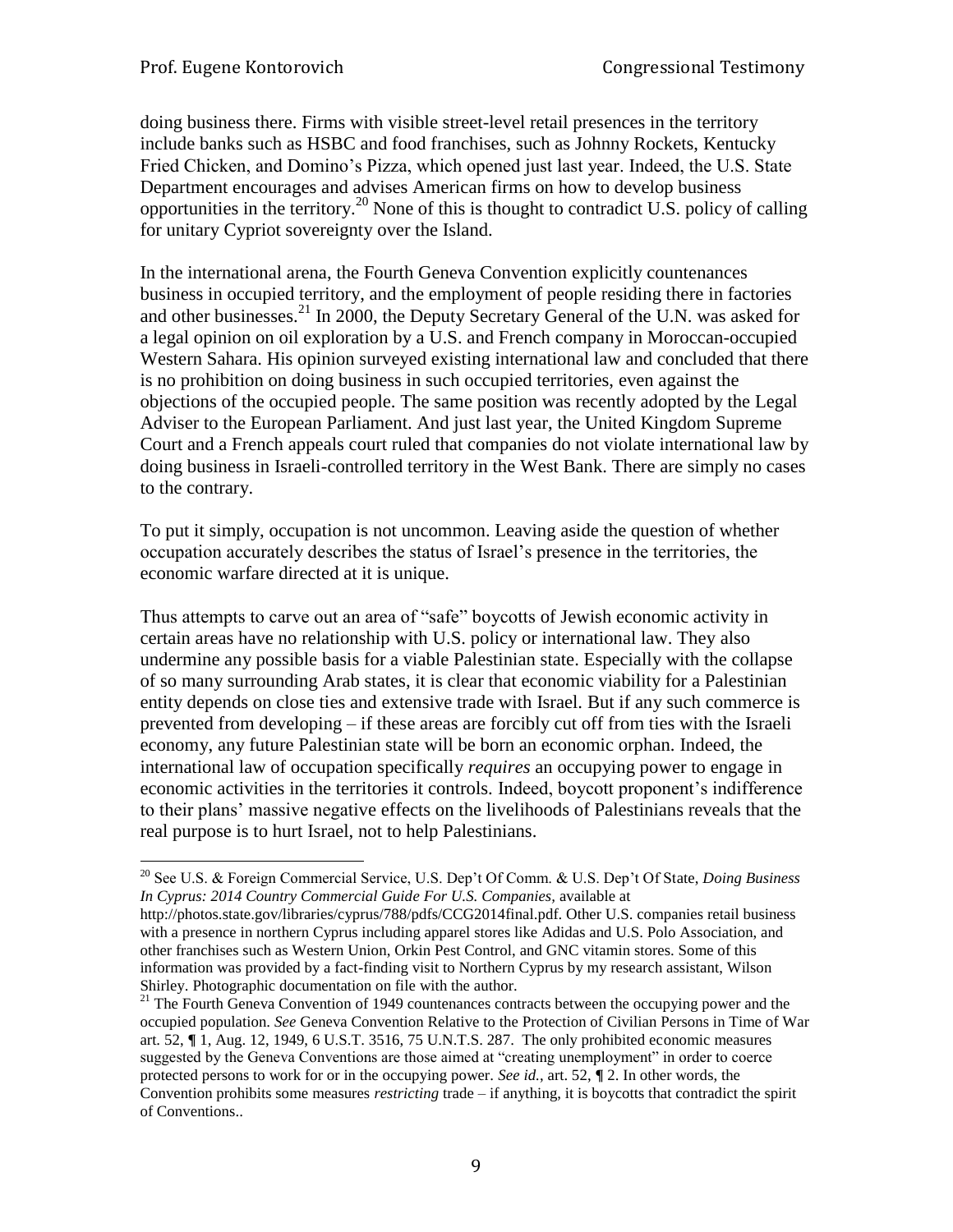### **Potential European Measures and their Implications for International Trade Law**

More potentially harmful than the "BDS Movement" is the planned economic actions of the EU against Israel. These are more serious both because they involve the power of state actors, and because they violate the fundamental rules of the international trading system – the General Agreement on Trade and Tariffs and World Trade Organization treaties. Thus they threaten to establish dangerous precedents about the use of trade restrictions for political ends, while inflicting economic harm on Israel.

In the next few months - possibly as early as September - the European Commission plans to adopt a measure requiring special labeling for Israeli goods related to "settlements," as well as other restrictions, including the outright exclusions on some agricultural products. These are not general measures applying to trade with what the EU considers occupied territories; rather, they are special sanctions aimed solely at Israel.

Thus the statements of European officials show that these actions are another step in a systematically implemented series of increasingly serious trade restrictions against Israel. Proposed future steps include restrictions on all Israeli banks because of their operations in disputed territories. In other words, the EU is self-consciously attempting to pioneer a new model for trade with Israel and relationship to the areas under Israeli jurisdiction that fundamentally differs from its relationships with other countries.

The proposed EU measures are unlawful trade barriers against Israeli products. They violate European duties under multilateral and bilateral trade agreements. In particular, the proposed measures raises strong claims by Israel under articles 2.1 and 2.2 of the WTO Agreement on Technical Barriers to Trade, as well as the Articles IX, X and XIII of the General Agreement on Trade and Tariffs, Article 2.3 and 5.6 of the Agreement on the Applications Sanitary and Phytosanitary Measures, among others.

European foreign ministers lobbying for the labeling measure have justified the anti-Israel measure on the grounds of consumer protection.<sup>22</sup> Others have claimed that the labeling measure is necessary under the territorial clauses of the EU-Israel Association Agreement.<sup>23</sup> These arguments, as well as others relating to the underlying status of the territories, are of little help to the EU in the trade law context. Research by Prof. Avi Bell and I has shown that even if the European view of the status of the territories were correct, it would not excuse restrictive trade measures.

Indeed, a recent European Parliament study concedes that the EU imposes unique restrictions on Israeli that are not consistent with its treatment of what it considers similar

 $\overline{a}$  $22$  A letter from Sebastian Kurz et al. to Federica Mogherini (13 April 2015). Available at: [http://www.haaretz.co.il/st/inter/Hheb/images/simun.pdf.](http://www.haaretz.co.il/st/inter/Hheb/images/simun.pdf)

 $^{23}$  European Parliament, Debates on application of the EU-Israel Association Agreement, Strasbourg, 4 September 2003. Available at [http://www.europarl.europa.eu/sides/getDoc.do?pubRef=-](http://www.europarl.europa.eu/sides/getDoc.do?pubRef=-//EP//TEXT+CRE+20030904+ITEM-006+DOC+XML+V0//EN&language=CS#top) [//EP//TEXT+CRE+20030904+ITEM-006+DOC+XML+V0//EN&language=CS#top.](http://www.europarl.europa.eu/sides/getDoc.do?pubRef=-//EP//TEXT+CRE+20030904+ITEM-006+DOC+XML+V0//EN&language=CS#top)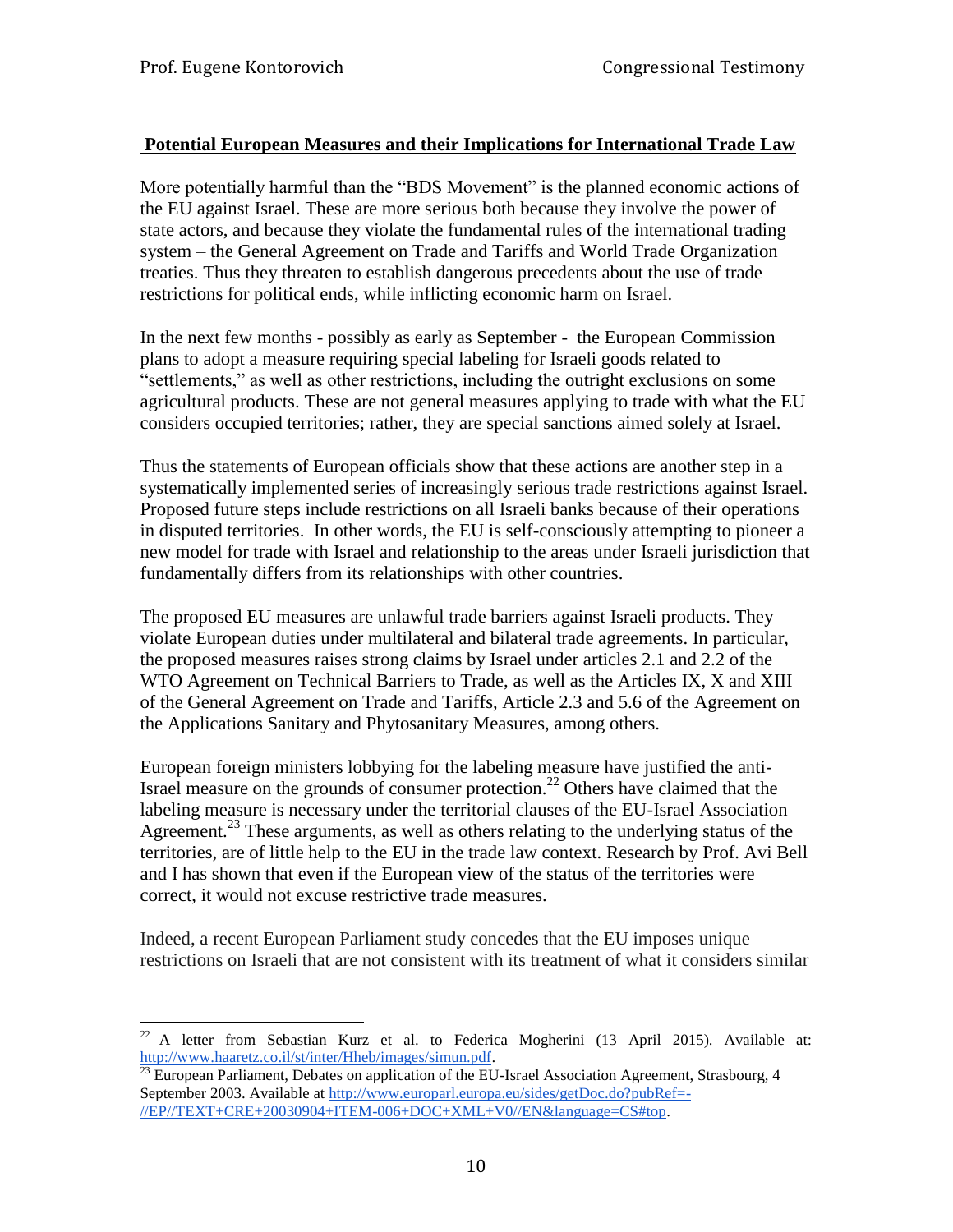situations with Morocco and Turkey.<sup>24</sup> From an international trade perspective, such an admission is fatal. Even extraordinary exceptions to the General Agreement on Tariffs and Trade (GATT) rules, like restrictions put in place to protect public morals, are only valid if generally and non-discriminatorily applied.<sup>25</sup> The growing EU trade policy towards Israel violates the core GATT and WTO norm of non-discrimination.<sup>26</sup> Indeed, even if the consumer protection rationale the EU advances for labeling were valid, its discriminatory application would make it illegal.<sup>27</sup> But the European excuse that "settlement" labeling is a required measure of consumer protection is not credible and has already been rejected by the Supreme Court of the United Kingdom,  $^{28}$  as well as by the European Commission itself in its dealings with other countries such as Morocco (regarding imports from Western Sahara). 29

Nor is there any merit to the EU's contention that its trade obligations to Israel only apply to what it regards as Israeli sovereign territory. There is no principle in trade law restricting the application of trade agreements to sovereign territory. Trade agreements often apply to areas where sovereignty is not recognized or disputed, such as Taiwan, the Falkland Islands (Malvinas), and the Palestinian Authority. Indeed, the EU itself includes occupied Western Sahara within the territorial scope of its treaties with Morocco, undermining its contentions about Israel.

Moreover, the scope of GATT and WTO agreements expressly extends beyond the sovereign territory of states to areas under their control. The GATT itself defines the scope of its territorial application: "Each government accepting this Agreement does so in respect of its metropolitan territory and of the other territories for which it has international responsibility..."<sup>30</sup> The U.S. has always been of the view that the territorial scope is self-judging: other parties cannot determine the territorial scope of a state's GATT obligations. Thus when Cuba protested the U.S. applying GATT treatment to the

 $\overline{a}$ 

<sup>24</sup> EU Parliament, Directorate-General for External Policies: Policy Department. *Occupation/annexation of a Territory: Respect for International Humanitarian Law and Human Rights and Consistent EU Policy*, pp 44 and 51 (June 2015). .

<sup>&</sup>lt;sup>25</sup> See General Agreement on Tariffs and Trade Article  $XX(a)$ .

 $^{26}$  For a discussion about the compatibility of discriminatory foreign policy with GATT provisions, see Eugene Kontorovich, *The Arab League Boycott and WTO Accession: Can Foreign Policy Excuse Discriminatory Sanctions?*, 4 Chicago Journal of International Law 283 (2003), available at http:// nd.uchicago.edu/cjil/vol4/iss2/5.

 $^{27}$  While often characterizing the restrictions as purely technical and ministerial, senior EU officials also often champion them as tools to promote renewed negotiations between Israel and the Palestinians. Such expressly political purposes for what are framed as trade measures are precisely what the WTO system prohibits.

 $^{28}$  See Press Summary: Richardson and another v Director of Public Prosecutions, February 5, 2014, p. 2 available at [https://www.supremecourt.uk/decided-cases/docs/UKSC\\_2012\\_0198\\_PressSummary.pdf.](https://www.supremecourt.uk/decided-cases/docs/UKSC_2012_0198_PressSummary.pdf)

<sup>29</sup> See Parliamentary Questions, *Answer Given by Mr. Çioloş on behalf of the Commission*, Parliamentary Question No. E- 003971/2013, June 11, 2013, 2014 O.J. (C 20 E) 1, 137.

 $30$  See supra 22, Art XXV1(5)(a) (emphasis added).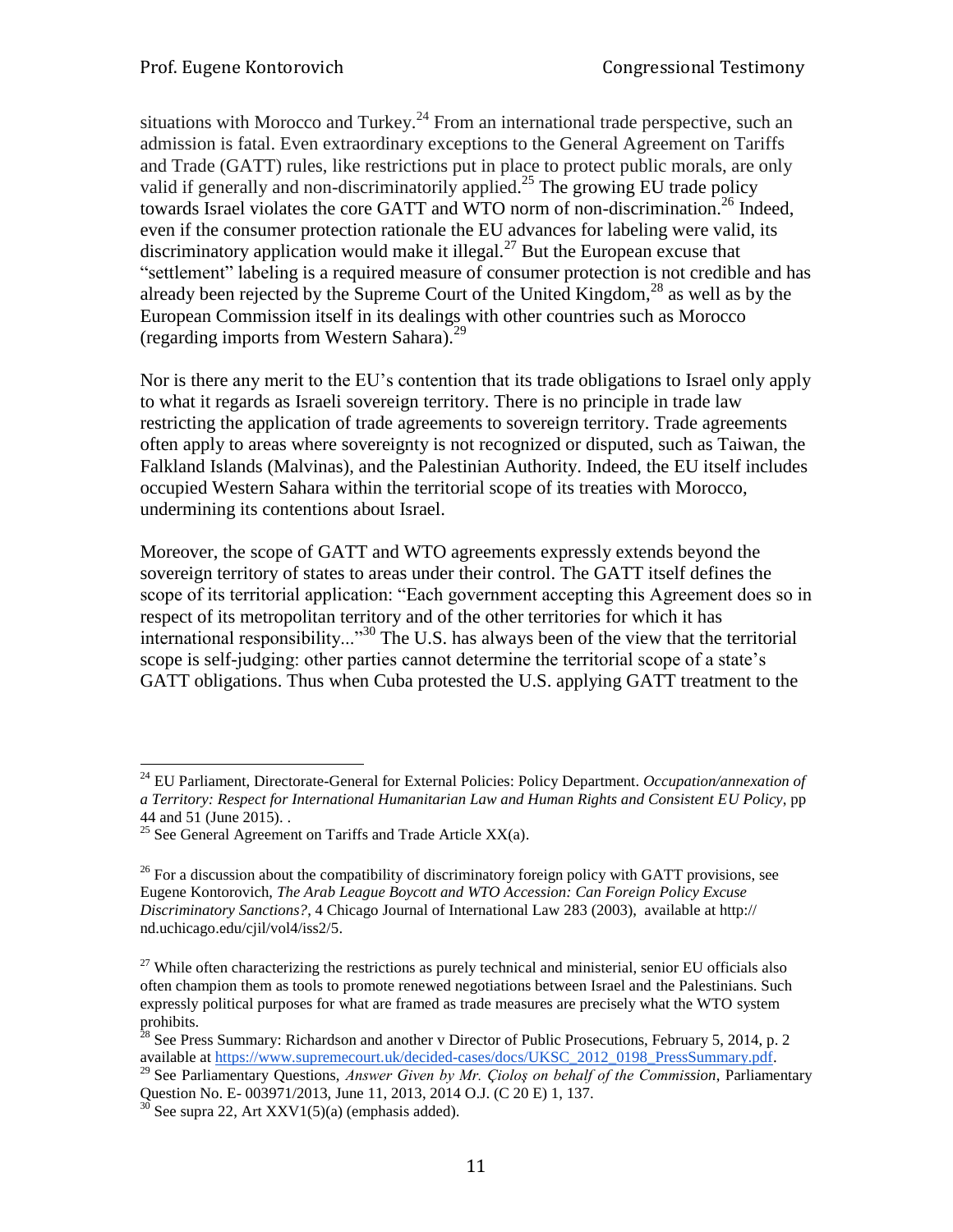Panama Canal Zone – an area where it had no sovereign claim – the U.S. rejected the protest, in a stance that ultimately prevailed. $31$ 

The EU's attempt to use trade restrictions as a tool of foreign policy and the manifestly discriminatory nature of these policies contradict the core values of the WTO system. As one of the major pillars and architects of that system, the U.S. has as much to lose as anyone by the corruption of the rules designed to protect open trade from politics and to guarantee most favored nation treatment to all parties.

#### **Recommendations**

 $\overline{a}$ 

The faces of the boycott proponents have changed, but their goals and motives remain the same. Of the various boycott efforts, the planned measures of the European Commission receive less public attention, but have a far greater potential impact. That is because companies are not naturally interested in trade restrictions; the same is not true of governments.

Current legislative efforts in Congress and statehouses to modernize U.S. anti-boycott laws are entirely consistent with long-standing U.S. policies of opposing discriminatory economic warfare against Israel and other friendly nations. Such laws are essential for upholding U.S. policies against discrimination on the basis of nationality, protecting an ally and important trading partner from hostile measures, protecting the possibility of a negotiated solution to the Israel-Arab conflict, and upholding the integrity of international trade law.

Congress should work to pass the anti-boycott measures in H.R.  $1907$ <sup>32</sup>, which takes mild but helpful measures to address all the issues discussed in this testimony. Section (f) makes unenforceable in U.S. court foreign judgments against U.S. persons which is based on a determination by a foreign court that "the location in Israel, or in any territory controlled by Israel, of the facilities at which the business operations are carried out is sufficient to constitute a violation of law." This provision pushes back against lawfare efforts that seek to exclude U.S. companies from areas where they can lawfully do business under general international law, as well as under U.S. law. Such foreign judgments would attempt to create "no trade zones" that are fundamentally contrary to principles of international law.

Any judgment that would fall under section (f) would be a gross perversion of international law.<sup>33</sup> Indeed, it is evidence of how egregious it would be that there are to

<sup>31</sup> Moshe Hirsch, *Rules of Origin as Trade or Foreign Policy Instruments?,* 26 Fordham Int'l. L. J. 572 (2002).

<sup>32</sup> Report No. 114–114, Part I. sec. 608 (incorporating HR 825, the US-Israel Trade and Commercial Enhancement Act).

<sup>&</sup>lt;sup>33</sup> Even Prof. James Crawford, a sharp critic of Israel hired by British trades unions to write an opinion on the illegality of doing business with "settlements" in the West Bank was forced to concede that there is no such prohibition. James Crawford, Trades Union Cong., Opinion: *Third Party Obligations With Respect To*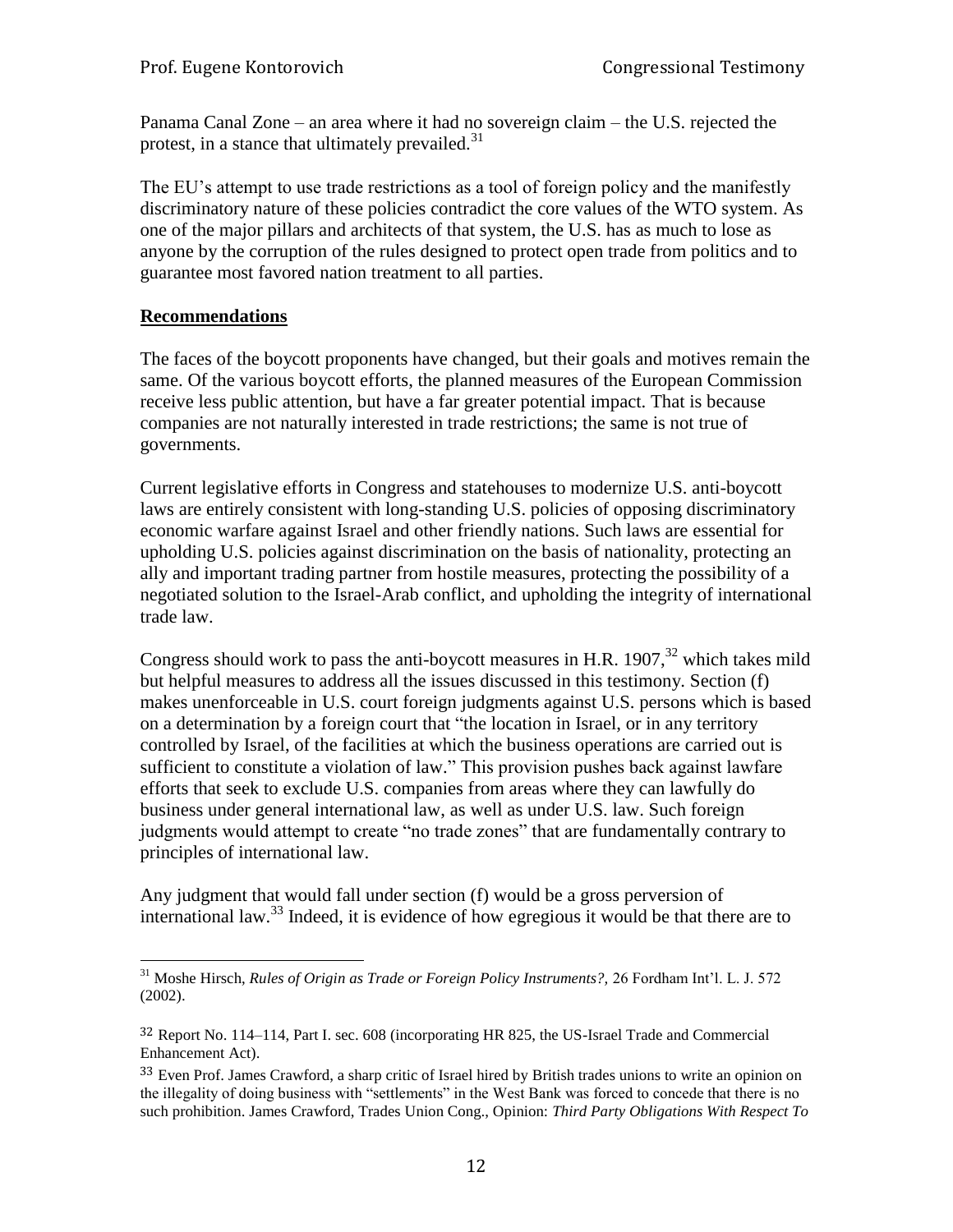date no known judgments of this kind. Yet there are many unsuccessful lawsuits brought, and more threatened. For many U.S. companies, threats of meritless but hard-to-dismiss suits in potentially hostile foreign fora can have a significant chilling effect on business decisions. This provision effectively protects U.S. firms from such nuisance suits based on invented notions of international law.

Because this involves international law, the U.S. has interests that go beyond the typical foreign judgments situation, where recognition is given largely regardless of the U.S. view of the foreign law. Unlike foreign law, *international law* is shaped through state practice: countries doing things can slowly redefine international law. Suits like those subject to section (f) seek to use European and other fora to create a new rule of international law, one to which the U.S. has not acceded. Such a rule would have potentially wide-reaching implications for U.S. firms doing business in disputed areas around the world.

Section (b)(5) addresses potential EU sanctions. It states the U.S.'s position that politically motivated governmental sanctions against Israel violate the GATT. This is an important statement of commitment to the most-favored nation rule in international trade, and the separation of politics from trade disputes. It can have a strong deterrent effect on European policy, by significantly weakening their case in the event their actions were challenged before the WTO's dispute resolution system.

Finally, section (b)(8) expresses support for further state legislation along the lines of South Carolina and Illinois, making it clear that such state action is fully in line with federal policy.

H.R. 1572, still in committee, prevents federal contractors from engaging in discriminatory boycotts of Israel. This measure, much like the South Carolina law, ensures that the federal government does not promote discriminatory policies that weaken its trading partners. Such a measure is in keeping with existing federal rules. It is a blend of the strict anti-boycott policy of the existing federal Anti-Boycott Laws with existing anti-discrimination rules, which require that contractors certify that they do not engage in a variety discriminatory practices not otherwise forbidden by law. As President Obama said of such rules, "America's federal contracts should not subsidize discrimination," even when the discriminatory actions are legal and reflect sincere personal views and commitments.

All these provisions are well within the zone of past congressional and executive policy, and simply update boycott laws to confront current challenges (while at the same timing adopting a softer and less restrictive approach than the 1970s laws). Nothing in the Constitution, U.S. law or policy, or international law, interferes with Congress acting on this enumerated power to prevent insidious discrimination, strengthen an ally, prevent actions to prejudice a negotiated solution, and defend the integrity of the international trading system.

l *Israeli Settlements In The Occupied Palestinian Territories* (Jan. 24, 2012), available at http://www.tuc.org.uk/sites/default/files/tucfiles/LegalOpinionIsraeliSettlements.pdf/